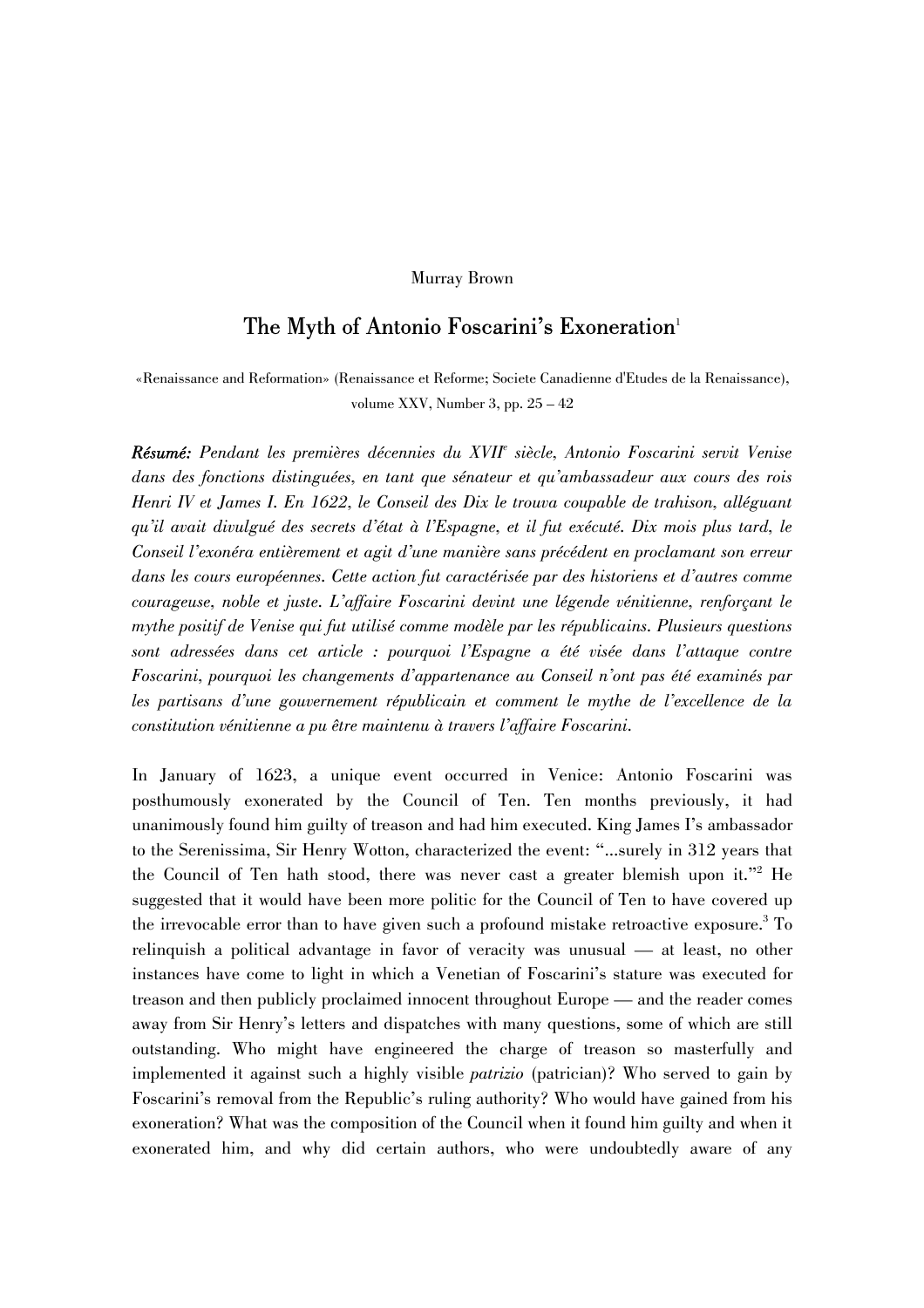compositional changes, ignore them? Some of these questions can be addressed with the available evidence.

Antonio Foscarini's service to Venice started in a series of official posts culminating in ambassadorships, first to the French court of Henri IV, then to the English court of James I from 1611 to 1615. Subsequently, he became a distinguished member of the Venetian Senate. Although it was generally recognized that he had served well in all the posts he filled for the Venetian Republic, he was subject to intense criticism and had already been the object of judicial proceedings by the Council of Ten. Some of these criticisms focused on Foscarini's unmarried state and on his questionable moral and religious views, which he expressed quite vocally — especially his hostility to the Papacy and to the order of Jesuits. It was not unusual for *patrizi* to regard service to the Republic as a quasi-religious duty, as he did.4 Yet Foscarini was criticized for certain practices such as a lack of seriousness, of stinginess, dressing inappropriately, and referring to himself as impotent in a theatrical manner. $^5$  Despite these criticisms, he was successful as ambassador. $^6$ 

On 8 April 1622, on the basis of accusations made by two agents, Domenico and Girolomo Vano, who were in the employ of the State Inquisitors, Foscarini was arrested on the charge that he had sold state secrets to Spain. The informers' charge against him rested on information they had received from one Gian Battista, a servant of the Spanish agent. After the customary secret proceedings, the Council of Ten unanimously found him guilty and had him executed on 22 April 1622. Yet by the summer of 1622, proof that Foscarini was innocent had accumulated to a point that even those who condemned him had great difficulty ignoring it. After Foscarini's execution by strangulation, the subsequent events are given in one of Sir Henry Wotton's dispatches:

... the same accusers [Girolomo and Domenico Vano] pursue their occupation, now animated with success, and next they name Marco Miani, likewise a senator. But one of the Inquisitors... would by no means proceed any further without a pre-examination of the foresaid Gian Battista... who had left the house of the Spanish agent and was married in town to a goldsmith's daughter. To make short, they [the Inquisitors] draw this man to a private accompt, and he doth not only disavow the ever having seen any gentleman in the Spanish agent's house, either by day or by night.... Thereupon the Inquisitors confront him with the accusers, and they confessing their malicious plot, had sentence to be hanged, as afterwards was done.<sup>7</sup>

Girolomo and Domenico Vano were called before the Inquisitors in August  $1622$ .<sup>8</sup> The documents authorizing those actions contain references to assertions by Domenico Vano but do not indicate what they were, and subsequent efforts have failed to reveal whether the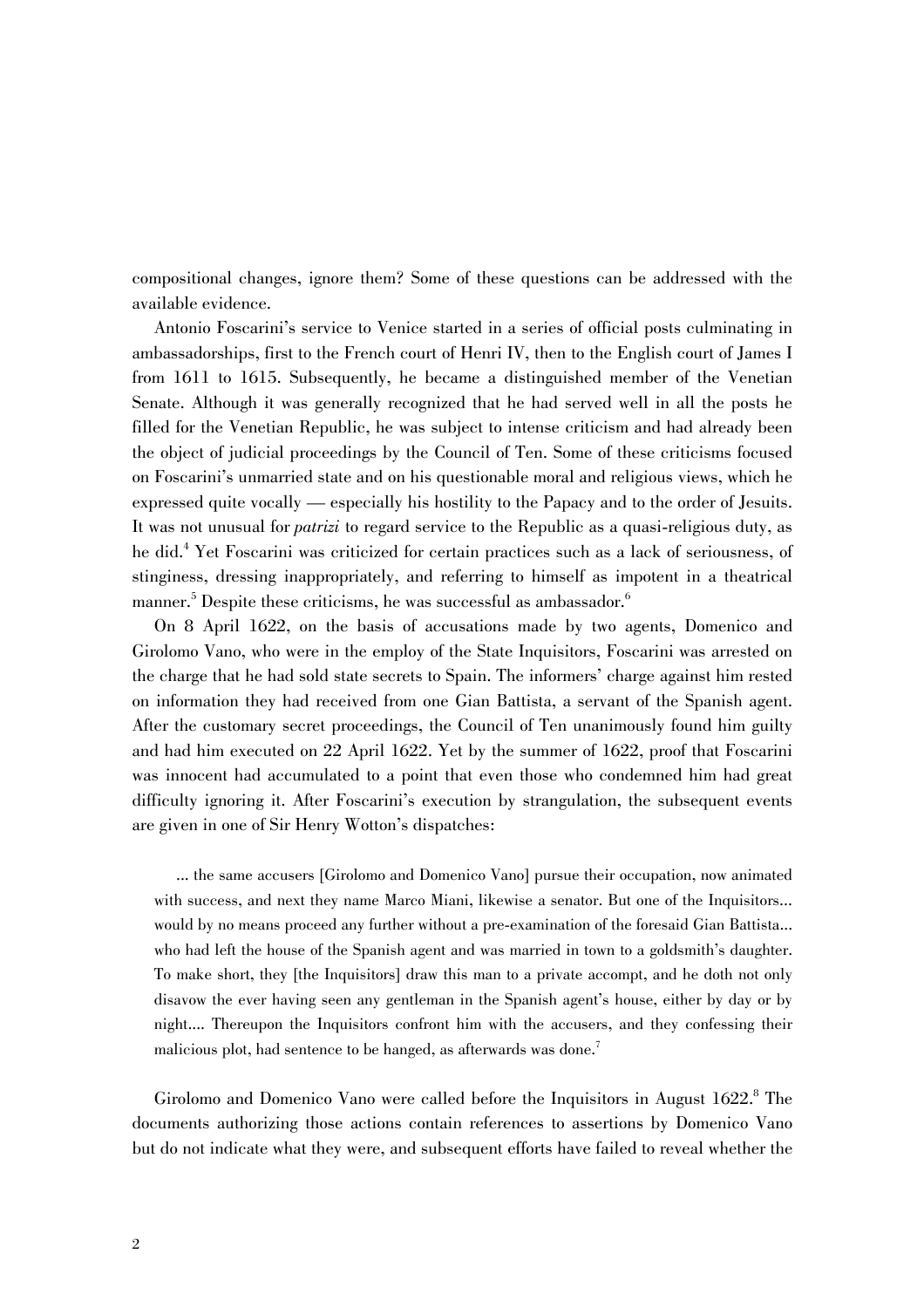Vanos acted alone or with the inducement or aid of others. They were tried for, and found guilty of, falsely accusing Foscarini. Before contemporaries had an opportunity to learn more—again, no documents have come to light on this critical matter — Girolomo and Domenico Vano were summarily executed. Girolamo Vano did write a will, which the Council preserved, but he did not name Foscarini.<sup>9</sup> Thus, though there are records of the Vanos' trial, the verdict, and the will, it is not possible to say who, if anyone, paid the Vanos to make the false accusation. Before the Vanos were executed, Foscarini's nephews had acted to bring their uncle's innocence to light. Here, again, are Sir Henry Wotton's words:

... the nephews of the executed cavalier, namely Nicolò and Girolamo Foscarini, make haste to present a petition to the Council of Ten that the false accusers of the said Marco Miani might be re-examined likewise about their uncle, between their sentence and their death. The Council of Ten... [denied the nephews' request]... either because the false witnesses, being now condemned men, were disabled by course of law to give any further testimony, or for that the Council of Ten thought it wisdom to smother an irrevocable error.... But by means of the confessor, to whom the delinquents should disburden their souls before their death; and by him, at the importunate and strong persuasion of the said nephews, the matter was revealed. Whereupon did ensue... the declaration of the Council of Ten touching the innocency of the foresaid Antonio Foscarini... after his death.<sup>10</sup>

Within ten months of Foscarini's execution, the Vanos retracted their accusation and other evidence was adduced indicating his innocence. The Council of Ten publicly exonerated him on 16 January  $1623$ .<sup>11</sup> This date was remembered gratefully by Foscarini's family and his supporters. Doge Marco Foscarini, the celebrated descendant of Antonio Foscarini, said that this became a family tradition; he praised the Council of Ten for what it did on that day.<sup>12</sup>

No documentation has been discovered telling us why the Vanos' brought a false charge of treason against Foscarini. But given that they did so, we can address the question as to why they chose to fabricate Foscarini's subversive collusion with Spain rather than some other state. At the outset, we can rule out their choosing the Protestant states. Venice and especially the *giovani* — the Venetian faction to which Foscarini belonged — had strong political sympathies with the Protestant alliance, which intermittently encompassed England, the Grisons (the Gray league of the Valtellina region in the Swiss Alps), the Dutch United Provinces, and the Protestant princes of Germany. The revolt of the Protestant princes against the Hapsburg Holy Roman Emperor Ferdinand II in 1618 is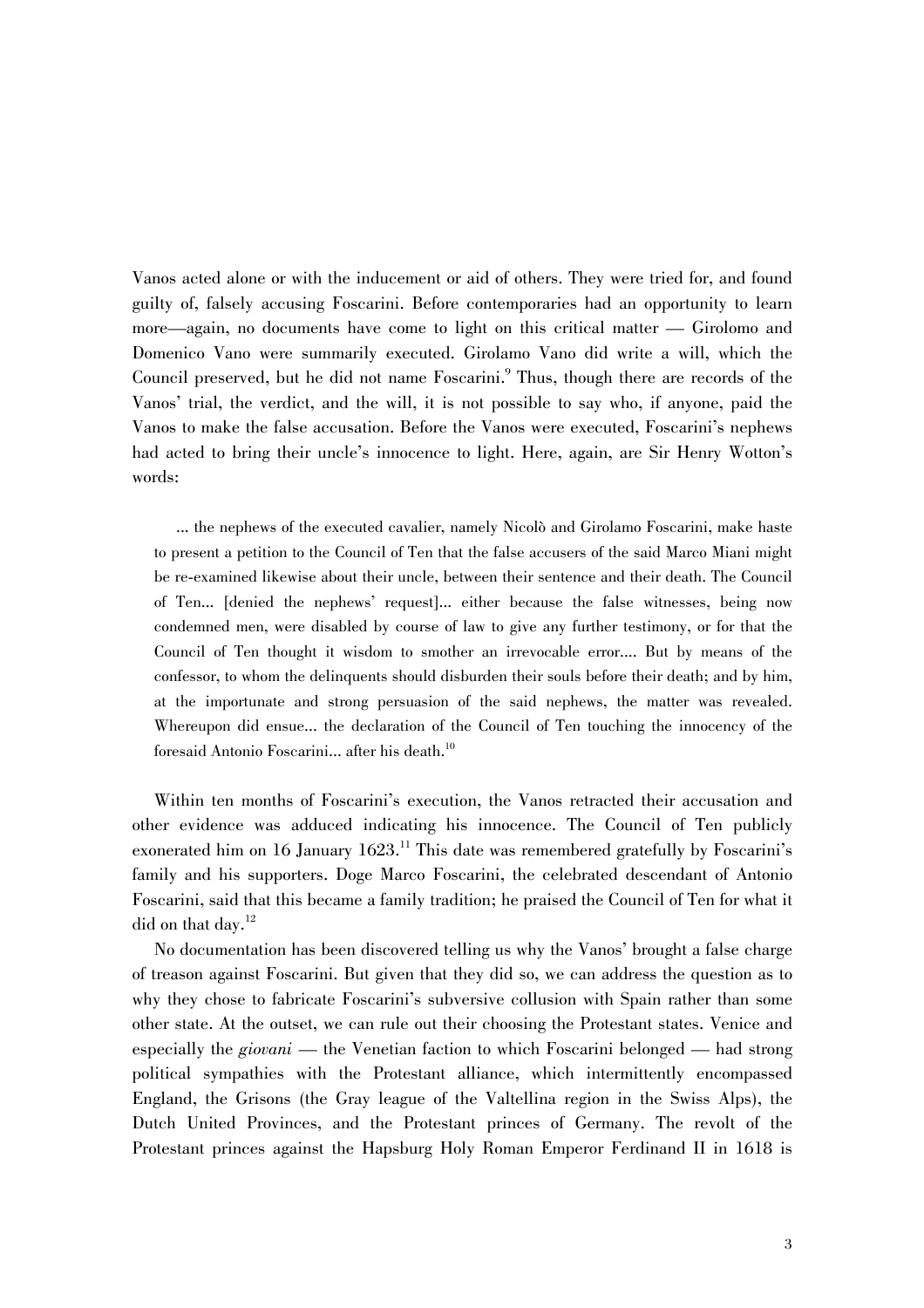used to date the beginning of the Thirty Years' War, and though Venice did not participate actively, she was supportive of the Protestant princes.<sup>13</sup>

Even Henri IV was close to joining Venice. Foscarini had been ambassador to France from 1607 to 1611, and though he did not succeed in obtaining a formal alliance with France, at least the king did not view Venice as a hostile power.<sup>14</sup> However, Henri was assassinated in 1610, and the throne was left to his nine-year-old son and the regency to the king's pro-Spanish widow, Marie de'Medici. In 1611 Foscarini took up his ambassadorship to the court of James I. It should be noted that Sir Henry Wotton was Foscarini's friend when the latter was ambassador in London, and that Wotton supported him in attempting to align Venice more closely with the Protestant states.<sup>15</sup>

The Vanos could have falsely accused Foscarini of betraying Venice to the Holy See, but church-state relations would have made this a problematic choice. Regardless of her political alliances with the Protestant states, Venice was a devoutly Catholic state and generally followed the spiritual lead of the Vatican. However, in 1605 the Council of Ten arrested two clerics whom Pope Paul V claimed should be tried in ecclesiastical court. Venice insisted that she should try the clerics. To the irritation of the papacy, Venice passed a law that restricted the acquisition and use of property by the Church; it also required that the Jesuits, the Theatines, and Capucchins leave all territories of the Republic. The Pope demanded the repeal of the decrees and the surrender of the clerics to the Church's authorities. Under Leonardo Donà, a devoutly religious Doge, Venice resisted these demands, and on 17 April 1606 the Pope imposed his interdict: *inter alia,* he forbade all celebrations of religious services within the territories controlled by the Republic.<sup>16</sup> A settlement between the Pope and Venice was finally mediated by the French envoy, and the interdict was lifted in 1607, but the Venetian decrees and laws against the church were not rescinded, and the Jesuits were not allowed to return.<sup>17</sup> Throughout Europe, and subsequently in the American Colonies, this was considered a victory for the principle of state sovereignty.18 The Papal interdict and Venice's defense of temporal freedom reinforced the positive myth of Venice as a model for republicans.<sup>19</sup> Certainly, the relationship between Rome and the Republic was complex, since Venice was a Catholic state and had common interests with Rome, which required mutual cooperation.<sup>20</sup> The Venetian view of the Church-Republic relationship has been aptly characterized as a form of Erastianism, a belief in the doctrine of state supremacy in ecclesiastical matters.<sup>21</sup>

It was Spain that Venice perceived to be its principal opposition. Within Italy, Spain either controlled or was allied with Milan, Naples, and Florence, which was under the control of Marie de'Medici's cousin, and with the papacy through the combined efforts of the Jesuits and the Spanish Cardinals in the Curia. Thus, except for the Duchy of Savoy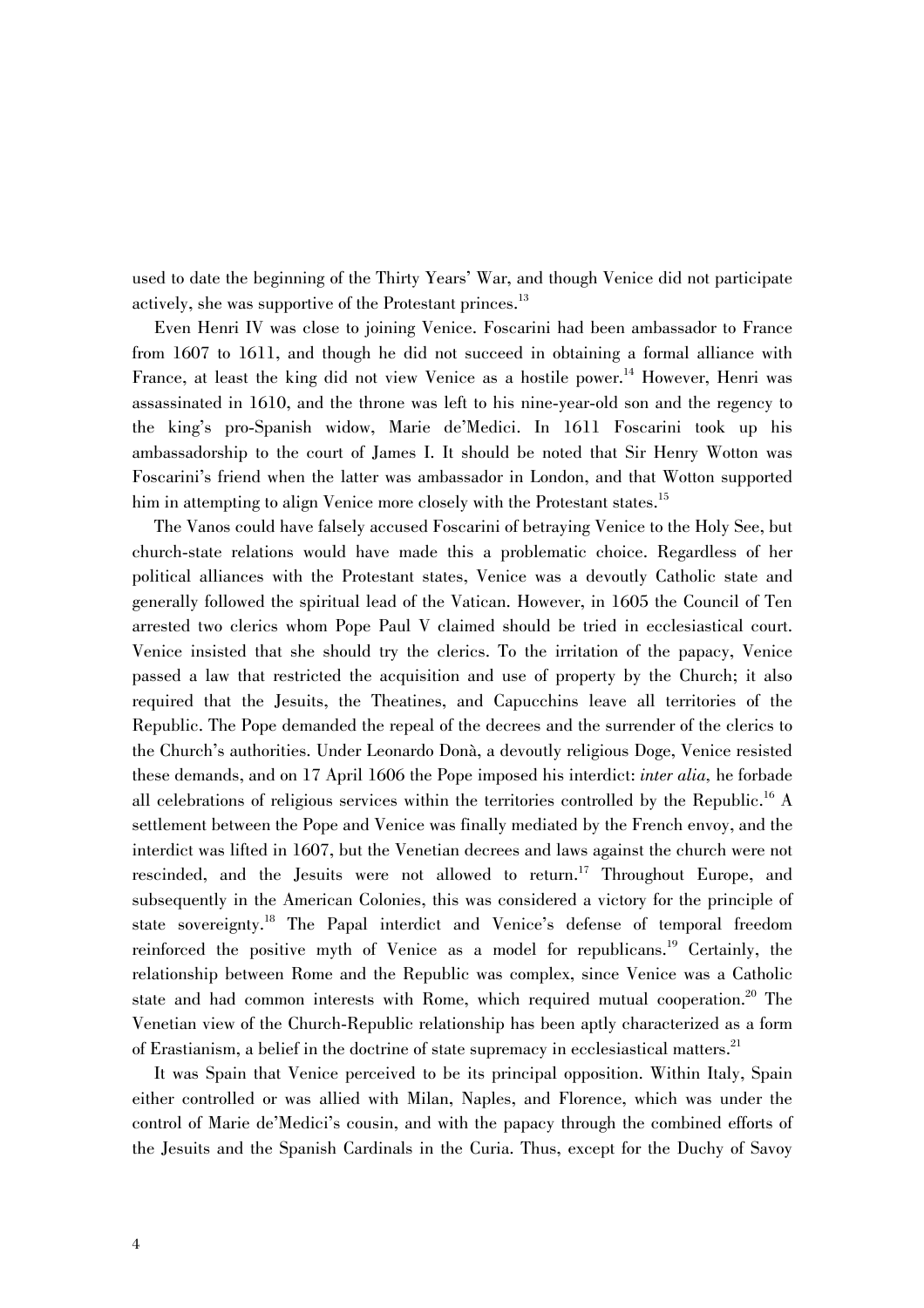and Venice itself, all of Italy was covered by the shadow of Spanish power. Outside Italian borders, the Habsburg Archduke Ferdinand of Austria was supported by Spain in the war he waged against Venice, which resulted in the Peace of Madrid in 1617. It was also common knowledge that Spain wished both to control the Grisons, which would allow Spanish troops easy access to the north through the Valtellina passes, and to dominate Venice, which held, *inter alia*, mainland territories and valuable trade routes to the Levant.<sup>22</sup> This awareness engendered a pervading distrust and fear of Spain's military and naval forces. In addition, there was in Venice a jealous belief that Spain enjoyed control over the Church's activities and possessions in their territories such as was denied to Venice.23 Thus, despite Venetian aversion to the temporal overreaching by Rome, the importance of the Holy See's spiritual leadership meant that accusing Foscarini of treason involving Rome would not have had as much purchase as did the Vanos' untruthful accusation involving Spain. That purchase was still greater after the Spanish plot of 1618.

This plot gave a decisive thrust to the choice of Spain as antagonist. The conspiracy revolved around the Spanish viceroy in Naples, the Duke of Ossuna, who refused to disarm after the Peace of Madrid in 1617 and continued to attack Venetian shipping in the Adriatic. He was said to have planned disarming Venice by surprise from within the city, using mercenaries recruited by the Spanish embassy, while attacking from the sea with his own ships. The plot was aborted after the Venetian government became aware of these plans, seized the ringleaders, then arrested and executed hundreds more. Various rumors and dramatic accounts circulated in the city, and hostile crowds of Venetians gathered under the windows of the Spanish embassy.<sup>24</sup> The Spanish plot had a significant impact. Whereas prior to 1618 there had even been a pro-Spanish attitude in Venice, mostly in the group favorable to the Holy See, the Spanish plot pushed fear of Spain into parts of the Republic where it had not been previously present. Not only did it mute any pro-Spanish proclivity, but it pervaded the streets of Venice, instilling an intense distrust and nervous apprehension of any connection with Madrid. A witch-hunting atmosphere developed.<sup>25</sup> Giambattista Bragadino, who was one of the *Barnabotti* [poor nobles] in Venice, confessed to having had contact with the Spanish ambassador and was hanged, while the Spanish ambassador, perhaps concerned by the hostile crowds under his windows, hastened to leave the city. No successor was appointed for some time. The tenuous balance between security and justice — one that exists in any state — was tipped in favor of the former. Thus it is not surprising that the Vanos' accusation named Spain as the nation with which Foscarini had treasonous dealings. No other nation or political group would have had such hold on the attention of the Council.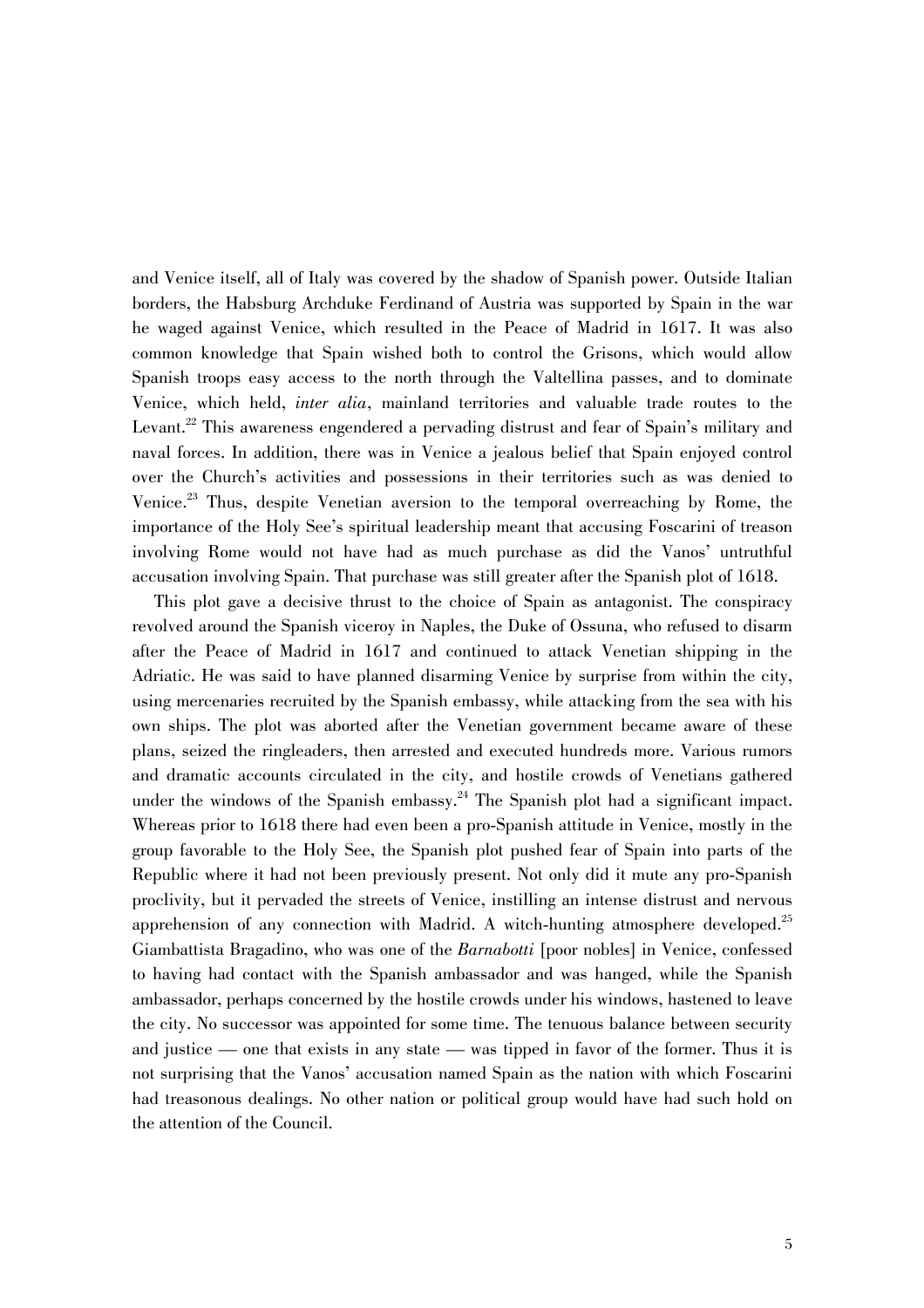There was another reason why the choice of Spain as Foscarini's treasonous partner in 1622 was shrewd on the part of the Vanos: the Council of Ten had adjudicated accusations of treason with Spain against Foscarini before. That was in 1615-18 in connection with his ambassadorship to the court of James I. Foscarino's secretary, Giulio Muscarno, whose hatred for his employer was legendary, accused him of having committed various improprieties, including trading secrets to Spain. Called back from London to Venice in 1615, Foscarini was immediately imprisoned, and an elaborate investigation lasted nearly three years. Eventually, he was absolved and was fully rehabilitated in the Senate in 1618. For his part, Muscarno was convicted of calumny, stripped of his rank as secretary, and sentenced to two years' imprisonment.<sup>26</sup> Whether the tension and climate of suspicion fostered by the Spanish plot allowed security considerations to dominate the vaunted Venetian justice, or whether Foscarini's past record made the Council of Ten act unjustly on the Vanos' 1622 accusation — these are matters of conjecture. But in the context of the Venice's relations with foreign powers, the choice of Spain as Foscarini's treasonous ally in the Vanos' false accusation was ingenious.<sup>27</sup> Pushing the Spanish button ensured the zealous, headlong, and finally ill-advised reaction of the Council.

It is possible to put together archival sources for a full account of the events leading up to Foscarini's condemnation, his execution and exoneration, Lady Arundel's role, which is discussed further below, the Vanos' retractions, and their subsequent execution.<sup>28</sup> Yet the evidence does not tell us unequivocally why the Council of Ten had him executed, who, if anyone, paid the Vanos to bring their accusations against Foscarini, why the Council of Ten did not allow such an important member of the nobility to defend himself, or why the Council of Ten took the unprecedented step of exonerating him.<sup>29</sup> Documents related to the deliberations in the Council of Ten, the State Inquisitors' investigation into Foscarini's alleged crime, and their interrogation of the Vanos have not been found; serious inquiry over the past four centuries or so has failed to uncover them. As a result, this singular event, its injustice, and the admission of error by the secretive and powerful tribunal gave birth to various stories and interpretations.

In one, Foscarini was reputed to have been the victim of a love triangle involving Lady Arundel, wife of the Duke of Norfolk. She had arrived in Venice in 1621 with her two sons, who were to study in Padua, and remained until 1623. There is little to support this love story.<sup>30</sup> Another construction represents him as the victim of an entrenched bureaucracy composed of the secretaries to the Senate's authorities.<sup>31</sup> Muscarno, Foscarini's former secretary, who developed a fervent hatred of his employer, is supposed to have incited the Vanos to impeach Foscarini.<sup>32</sup> Although Muscarno was the cause of considerable harm to his former patron and master, there is no evidence that he had the authority or resources to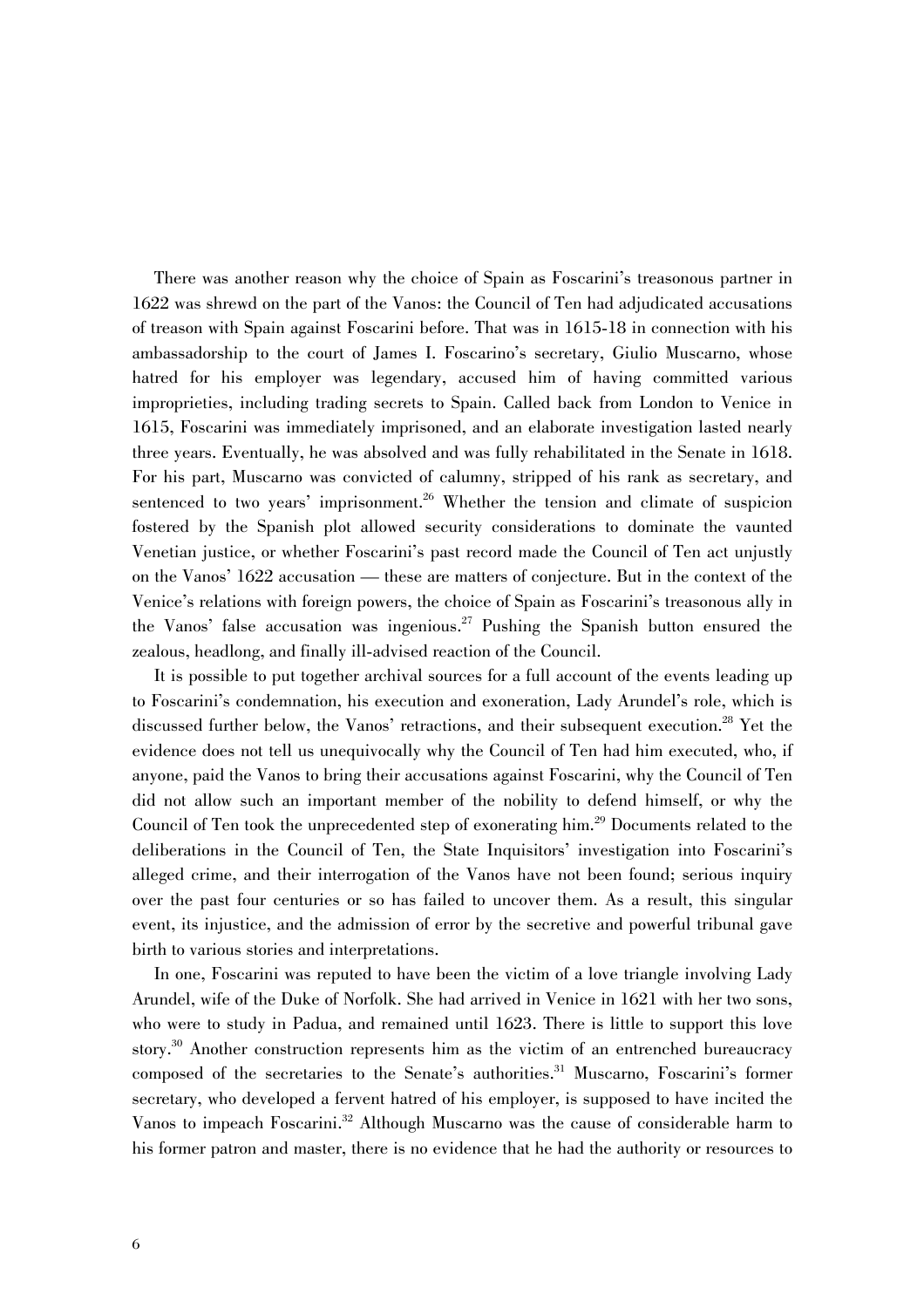induce the Vanos to incur the large risk of falsely accusing a Senator of treason. Finally, it has been suggested that the accusation and condemnation of Foscarini were inspired by the enemies of Foscarini's friend, the Servite friar, Paolo Sarpi, and his political faction.<sup>33</sup> As we shall see, there does exist support for this conjecture.

The Foscarini affair turns on the organizational structure of the Council of Ten, as authorized by the Venetian constitution. This was actually a judicial body comprised of seventeen voting members, all drawn from the nobility: the Doge himself, his six councillors, and ten Senators (the Council of Ten proper). Embedded in this structure was the powerful body composed of three State Inquisitors. One was chosen from the six councillors, and two were elected from the Senators of the Council of Ten. Not only did the three State Inquisitors operate in secrecy, but they employed a large group of informers and secretaries. Both the State Inquisitors and the other members of the Council of Ten were elected by the Senate for a period of one year, though not for the same terms. Every month the Council of Ten elected three *capi*, heads of the Council, who had important administrative duties, such as setting agendas. Since the terms of office overlapped with each other, the Council of Ten changed its composition nearly every month. The continuity of the body itself being ensured, however, these membership changes were considered unremarkable, and they do not figure in the literature relating to the Foscarini myth.

Paolo Sarpi was a notable political and religious figure in the first two decades of the seventeenth century, the undisputed head of a political faction variously called the *antipapalisti*, *sarpiani*, or *giovani*. Nicolò Contarini and Antonio Foscarini were leaders of the *giovani*. 34 With regard to economic and foreign policy, they urged Venice to assert herself in defending her maritime interests, as well as her territorial interests on the mainland, against the Hapsburgs and Spain. This led them to initiate liaisons with Protestant states, which did not lessen Rome's antipathy for them. Most *giovani* held strong spiritual beliefs, yet they understood the temporal power associated with the Holy See; and they insisted on Venice's jurisdictional and political independence from Rome.<sup>35</sup> Their core concern, indeed, could be said to be their opposition to Rome, especially during the period of Pope Paul V's interdict against Venice. Sarpi's political power in the Senate and in the Council of Ten derived not from wealth or family position but from the intellectual arguments he set forth for preserving Venice's religious and temporal independence during the interdict.<sup>36</sup> He was — and is still — considered by some Venetians to have been the David to the Roman Church's Goliath. Not only was he revered by most Venetians, but many foreigners such as Sir Henry Wotton admired Sarpi immensely.<sup>37</sup>

During the Papal interdict, Sarpi emerged as the Senate's Adviser in Theology and Canon Law. He drafted the Republic's replies to the Pope's briefs, explicitly distinguishing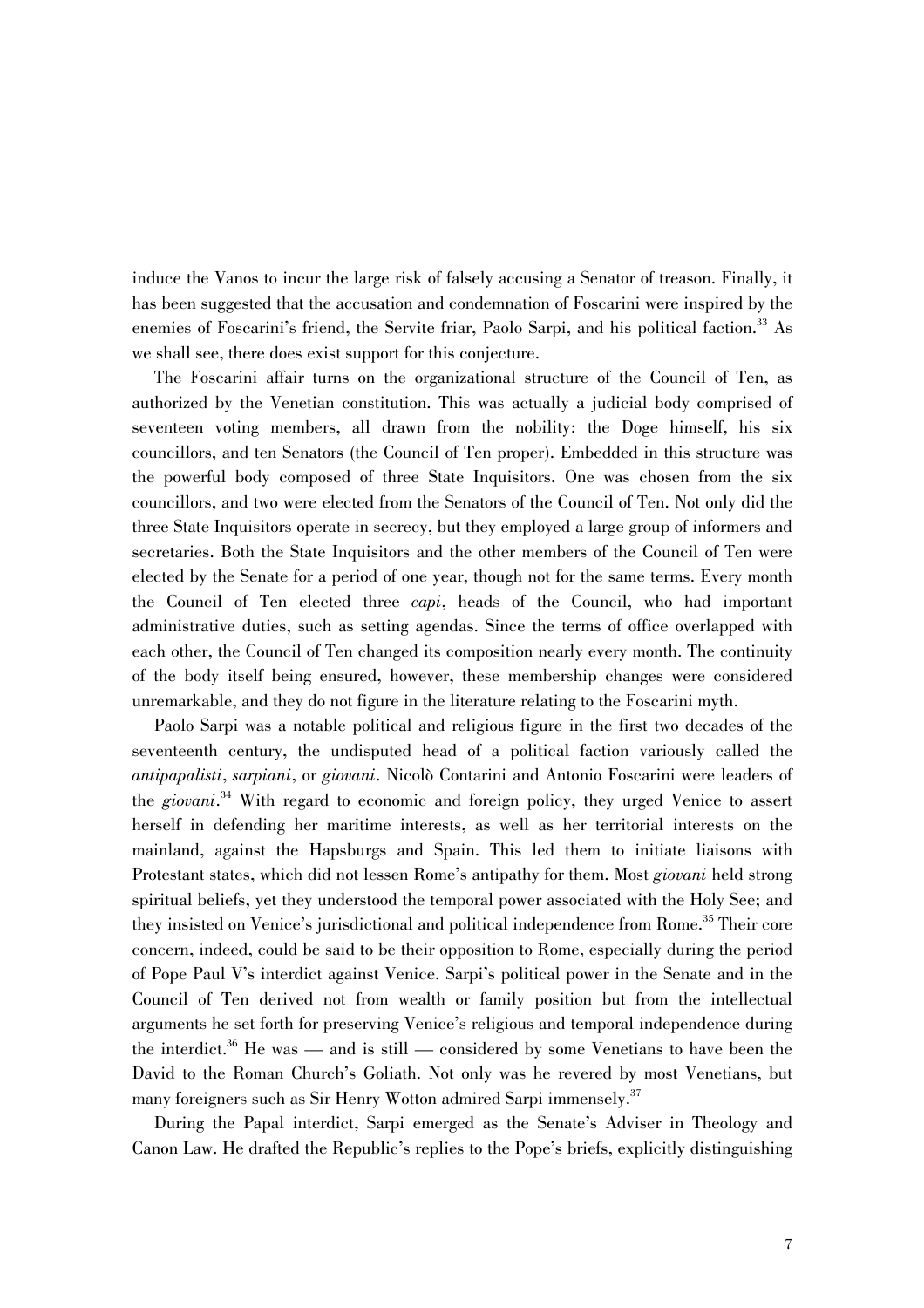between spiritual and temporal power. The Pope, in his view, should have minimal temporal authority. Even with regard to the Church's spiritual power, he insisted that Venice remain an inherently Catholic state and that it was the Church that had deviated from Catholic principles.<sup>38</sup> Sarpi was recognized as the principal author of the Papal defeat and earned the reputation of being the finest political mind that Venice had produced. His books became a staple for republicans in Europe and elsewhere. (One of his books, translated, arrived in Plymouth in 1620 in the possession of William Brewster).

Aligned against the *giovani* were the *vecchi* or *papalisti*, who supported the Pope. Although only a small proportion of the nobility had brothers or sons holding clerical positions, often the latter were very powerful, and they had a common interest in preserving the Church's role in Venetian economic, political, and social activities.<sup>39</sup> With regard to the governing of the Republic, the *vecchi* generally favored a traditional hierarchical structure. Obviously, they fought efforts to introduce the Reformation into Venice.<sup>40</sup> The power of the *giovani* oscillated in the first thirty years of the seventeenth century. Sarpi's group was dominant until (roughly) 1612 when Doge Leonardo Donà died; from that point, the *giovani* had but intermittent influence until 1631, when Doge Nicolò Contarini died.<sup>41</sup> The conflict between the *vecchi* and the *giovani* formed the political background to the Foscarini affair.

How can we explain why the Council of Ten declared a miscarriage of justice in the Foscarini affair? Certainly, Venice's image of itself was intrinsically associated with justice.<sup>42</sup> Yet, the proof of the falsity of the Vanos' charge does not sufficiently explain the unprecedented publication of the Council of Ten's decree exonerating Foscarini. After all, the Council in the past had been associated with abuses of power, as Logan Pearsall Smith pointed out, and it had never before attempted to redress an abuse of this magnitude.<sup>43</sup> Venice was a relatively benign police state; it limited freedom less than did Florence and Genoa, but it was certainly capable of tragic mistakes, as the Foscarini affair attests.<sup>44</sup> Had the Council acted in accordance with either its past practice or its reputation, it would not have admitted to such a mistake. Why did it do so now?

Could the answer turn on the makeup of the Council of Ten? Fortunately, there is documentation concerning the composition of the Council on two critical dates: when Foscarini was judged guilty of treason on 20 April 1622, and when he was exonerated on 16 January 1623.45 On the earlier date, the Council of Ten contained no prominent *giovani*. One important member of the Council of Ten in the month in which Foscarini was arrested, tried, found guilty, and executed was Antonio Priuli, Doge from 1618 to 1623. It is not unlikely that he was a *papalisto*. In his family there were two bishops (his uncle, Matteo, and his brother, Michele), two sons in the priesthood (one of whom, Matteo, was created a cardinal by Pope Paul V in 1616), and seven daughters said to have devoted themselves to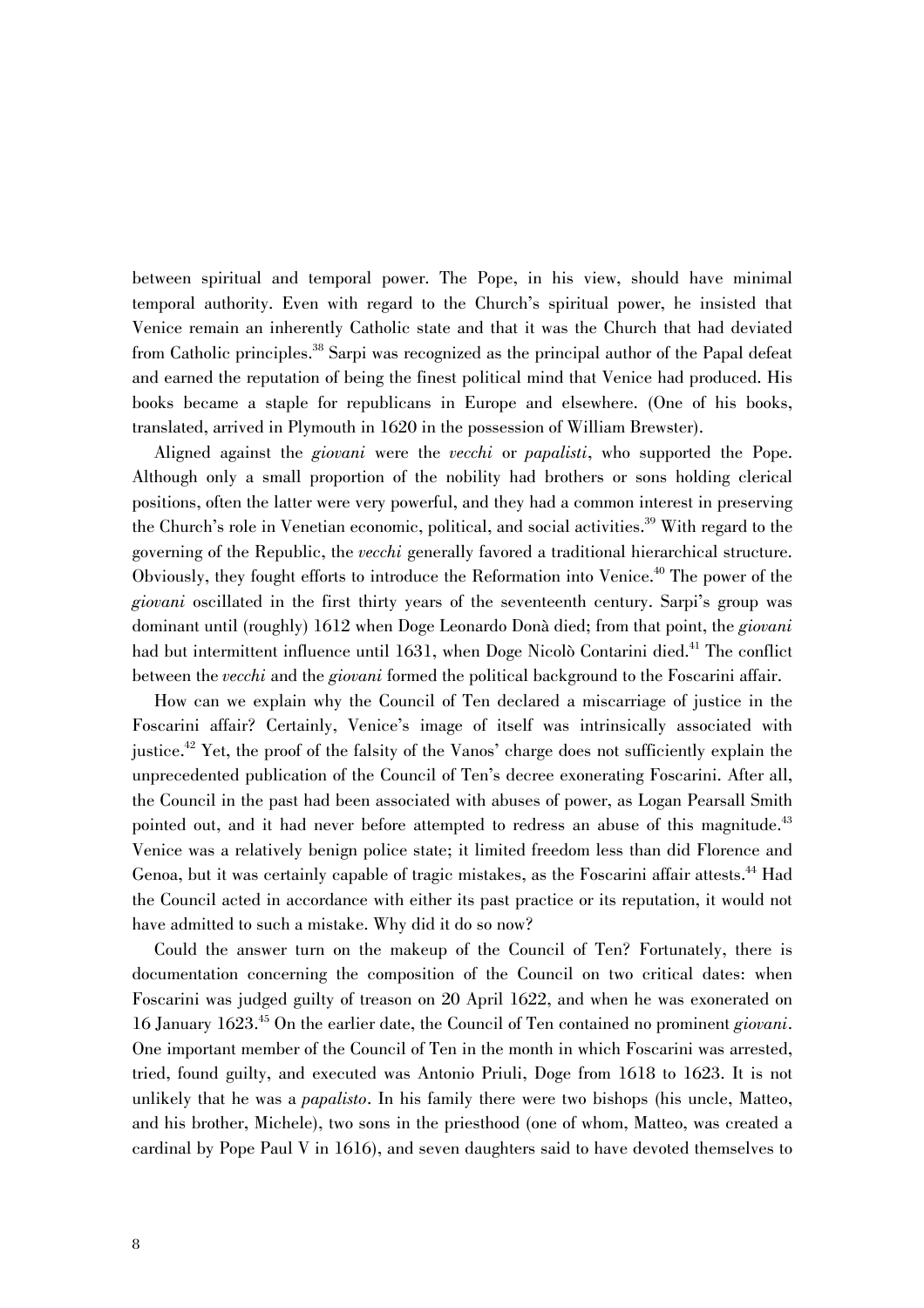the cloistered life.46 Another possible *papalisto* was Alvise Contarini, who is known to have wished to regulate what he termed the licentious behavior of the government concerning canonical matters.<sup>47</sup> Fancesco Molin, another member of the Council of Ten in that month admired the Papacy; during the intense battle between Venice and Rome over Pope Paul's interdict, he and three others proposed an obsequious letter to the Pope in 1608. It was intended as a substitute to that favored by the *giovani*, which placed Rome and Venice on the same level.<sup>48</sup> We also know that another member, Battista Nani, was a

tipico rappresentante dell'nobiltà più ricca e più potente, sostenitore del doge e di tutti gli abusi che, in nome dell'ossequio per l'autorità religiosa e in omaggio alle tradizioni della sua casata... [typical representative of the more wealthy and powerful nobility, supporter of the Doge and all the abuses in the name of submission to religious authority and in homage to the traditions of his family... ].<sup>49</sup>

There is no direct evidence that those members of the Council, all of whom voted against Foscarini on 20 April 1622, acted under *papalisti* influence.

What can be documented is that on the date of the decree posthumously pardoning Foscarini, the composition of the Council of Ten had changed significantly. The new *capi* on 16 January 1623 were Ansolo da Mosto, Marc Antonio Mocenigo, and Nicolò Contarini.50 Especially important was the election of Nicolò Contarini to the new Council. Notice that he was not a member of the earlier Council of Ten when it condemned Foscarini.51 After Sarpi, Nicolò Contarini was the leading member of the *giovani*. In 1622- 23, when the friar was suffering from an illness that was to claim his life, Contarini was their de facto leader.<sup>52</sup> Sarpi himself esteemed Contarini highly and wrote of his excellence and worthiness; he was also acclaimed outside his immediate circle, by scholars and contemporary writers, some of whom dedicated their books to him.<sup>53</sup> Thus Contarini's election signified that the *giovani* had reacquired sufficient power in the Senate not only to effectuate his accession to that body but to make him one of the *capi*.

The exoneration decree was signed by Nicolò Contarini, as well as by Marc'Antonio Mocenigo, who was a supporter of Contarini, and by Battista Nani. It is understandable why the first two wanted Foscarini exonerated, but why Battista Nani? He was a supporter of religious authority and had been a member of the Council of Ten when it condemned Foscarini on 20 April 1622, although he had also been one of the four who voted for imprisonment, not execution. Clearly, he and the three others who favored the less drastic penalty did not feel that the accusation justified execution. It seems safe to conclude that Nani would not have had a moral conflict in voting for exoneration. Vincenzo Dandolo was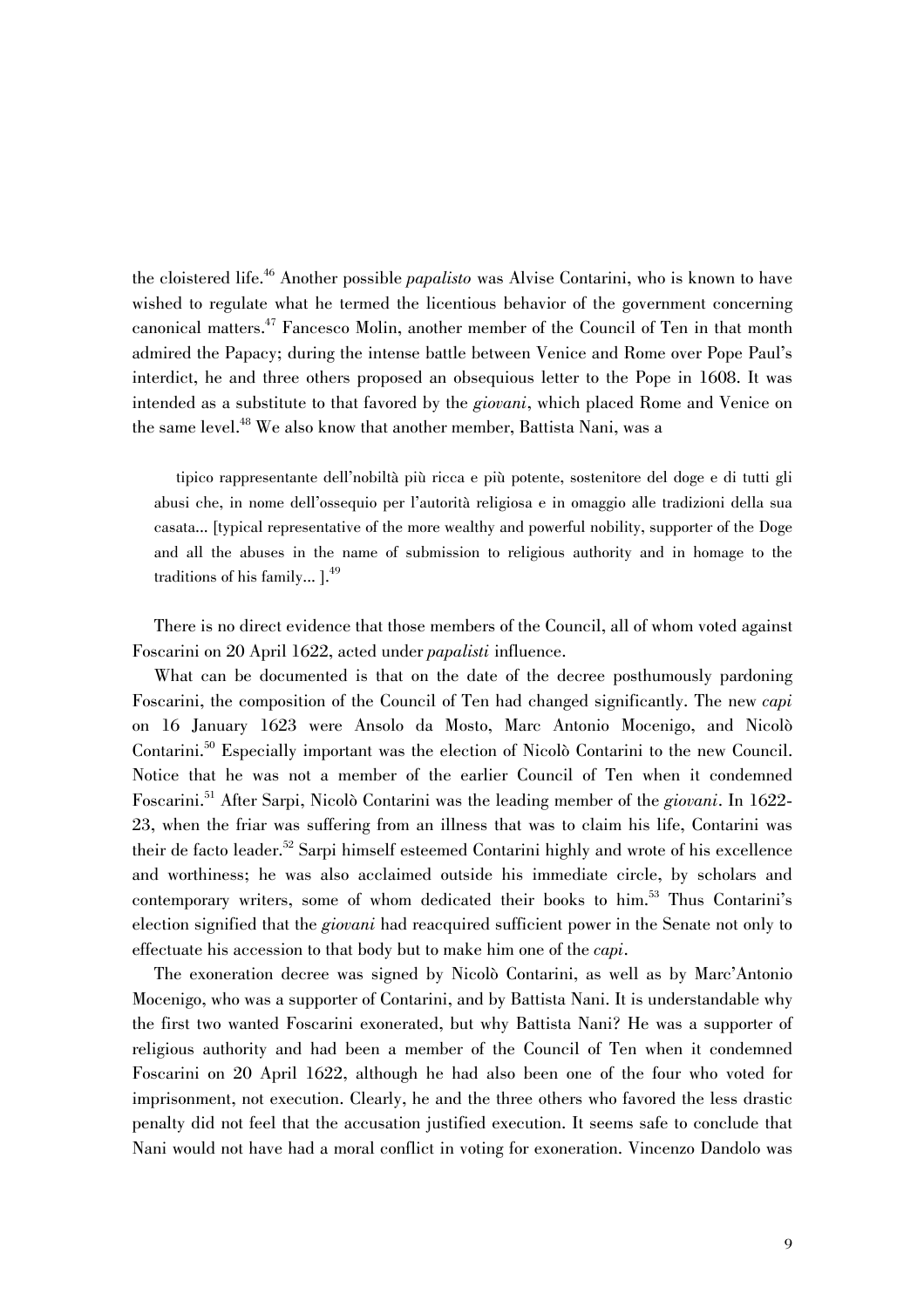also a voting member in both trial and exoneration. In fact, he was a State Inquisitor in January 1623, during the latter process. In the sentencing procedure, he voted for the severest sentence. Yet, it is also known that Dandolo was indebted to Nicolò Contarini for his help in obtaining his post in the Senate and for his advice when they served together as officers in the war of Gradisca in  $1615$ -17.<sup>54</sup> Though Dandolo voted against Foscarini in 1622, he agreed to exonerate Foscarini in 1623, when Contarini became a *Capo* of the Council of Ten.<sup>55</sup>

Another powerful voting member of the Council of Ten during both the condemnation and exoneration of Foscarini was Doge Antonio Priuli. In the condemnation proceedings in 1622, the Doge proposed the sentence. He became ill in the first half of 1623 and died on 12 August 1623. There are no documents describing the Doge's role in the exoneration process.<sup>56</sup> Moreover, there is no evidence that Priuli opposed the exoneration nor the public disclosure of Foscarini's innocence of all allegations of treason --- something the Republic had never done before.

It is clear that the Council of Ten had changed from one whose membership contained a decided *papalisti* presence when Foscarini was condemned and executed to one in which the *giovani* commanded considerable power, especially in the person of Nicolò Contarini, when the exoneration was under discussion. On the basis of the available evidence, it is not possible to say that no *giovani* were members of the Council of Ten when Foscarini was condemned. But if they were present then, it is hard to believe that they would have acquiesced in the unanimous verdict without giving Foscarini a chance to defend himself. With regard to the exoneration proceedings, *papalisti* may have been present on the Council, but they would have been unable to counter the strong evidence of Foscarini's innocence, which emerged over nearly ten months of hearings and deliberations. Moreover, the *papalisti* would have had to contend with Contarini's strong personality.

It is clear who benefited by the Foscarini execution: the removal of a powerful leader of the *giovani* from Venice's political scene furthered the interests of the *papalisti*. Not only did it temporarily reduce the power of the *giovani*, but Sarpi was placed on the defensive by connecting him to a treasonous supporter; and hence, perhaps, this explains his rejection of Foscarini's bequest. Foscarini had dictated a will on the evening of his execution leaving, *inter alia*, a legacy of one hundred ducats for prayers by Sarpi. However, Sarpi who had never before concealed his friendship and his support of Foscarini in the latter's previous problems with the Council, refused to accept the legacy and made a public statement to that effect. Romanin interprets Sarpi's rejection as an indication of the almost universal belief in Foscarini's guilt.<sup>57</sup> But another possible interpretation is association with a traitor involved with Spain would have been so damaging that even Sarpi was fearful of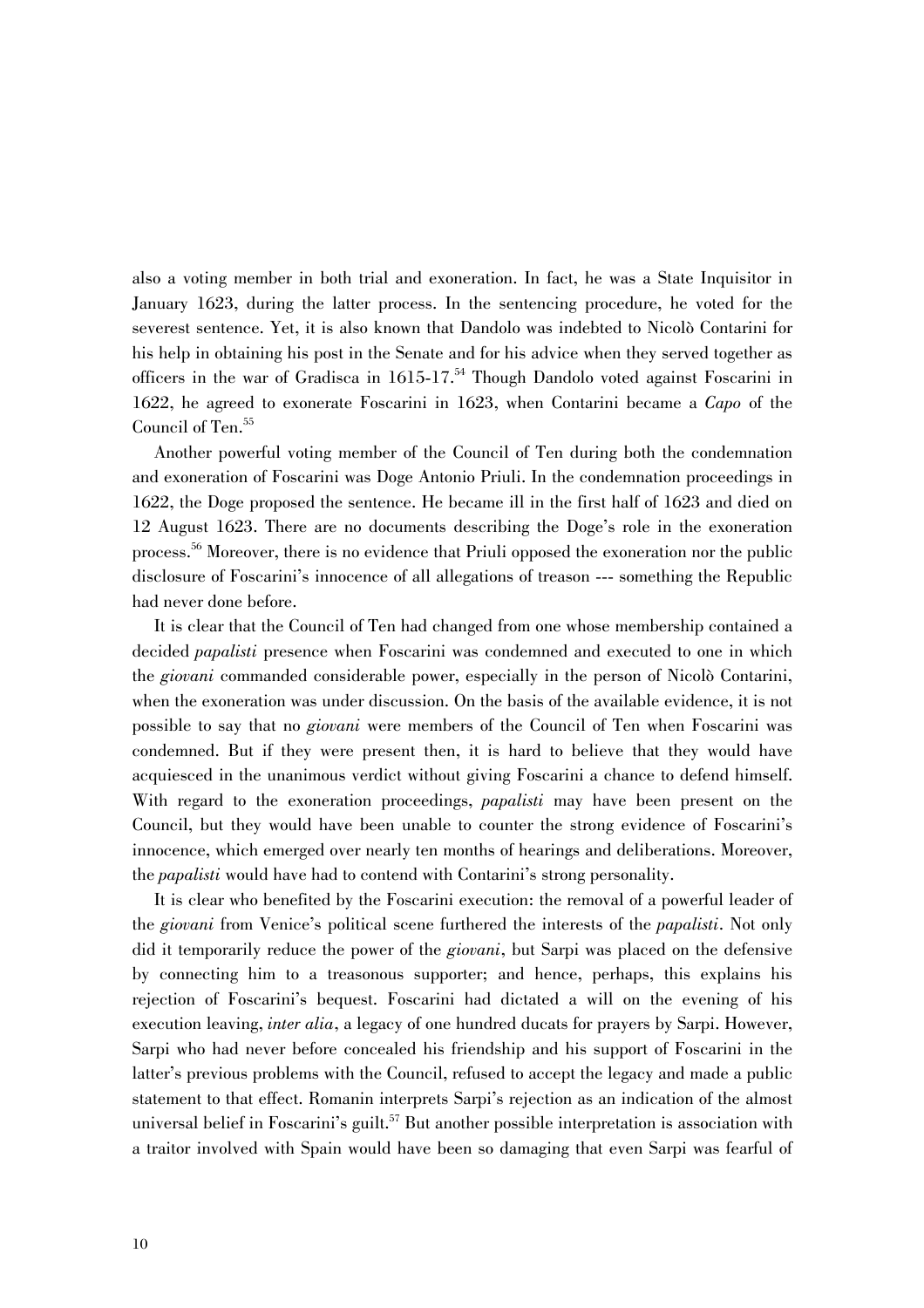this. As for Foscarini's exoneration, that helped the *giovani* since, at the least, it provided them with justification for reform. They used the exoneration in arguing for the reform of the power of the nobility centered in the Council of Ten.<sup>58</sup>

Let us now consider how the reactions of some historians have helped to construct the positive myth of Foscarini's posthumous exoneration. We begin with Samuele Romanin, an extremely influential historian of Venice:

... il Consiglio de'Dieci ebbe il coraggio di confessare con alto solenne il suo errore a rischio anche di scapitarne nell'opinione universale, ebbe il coraggio di far pubblicare dappertutto l'innocenza del Foscarini [... the Council of Ten had the courage to confess with high solemnity its error (and) at the risk of a loss in universal opinion, it had the courage to have Foscarini's innocence publicized everywhere].<sup>59</sup>

Hazlitt, implied that justice was inevitable because the Council of Ten had to recognize the force of the evidence: "... the Council of Ten was thus, as we seem entitled to believe, forced into an admission of having perpetrated the grossest, most inexcusable, and most detrimental blunder ever capable of being laid to its charge."<sup>60</sup> Loredana went further and commended the Council for its equity as well as its courage.<sup>61</sup> The Biographical Dictionary of Italians states that Venice affirmed its own myth of justice by publicizing its judicial error in the Foscarini case.<sup>62</sup>

It should be noted that such positive reactions persisted in the face of the Venetian counter-myth that was cultivated in the eighteenth and nineteenth centuries by Jean-Jacques Rousseau, Noel Daru, Lord Byron, James Fenimore Cooper, and John Ruskin; all of these characterized Venice as oppressive, secretive, oligarchic, and decadent.<sup>63</sup> The Council's exoneration decree had such impact that Logan Pearsall Smith, while acknowledging the power of the Venetian counter-myth, at the same time considered the Council's act to be a noble one:

That this tribunal publicly confessed its error, and made every possible reparation, was a noble piece of justice, and is regarded by Venetian historians as a proof that the Council of Ten does not deserve the evil fame for wicked and inexorable cruelty which it still possesses in the popular imagination.<sup>64</sup>

A myth of good and evil developed around the Foscarini affair. Such myths generally have two parts, the first being the identification of the doers of good and evil; the second part is the potential or actual redemption of the evil doers. The immediate evil-doers were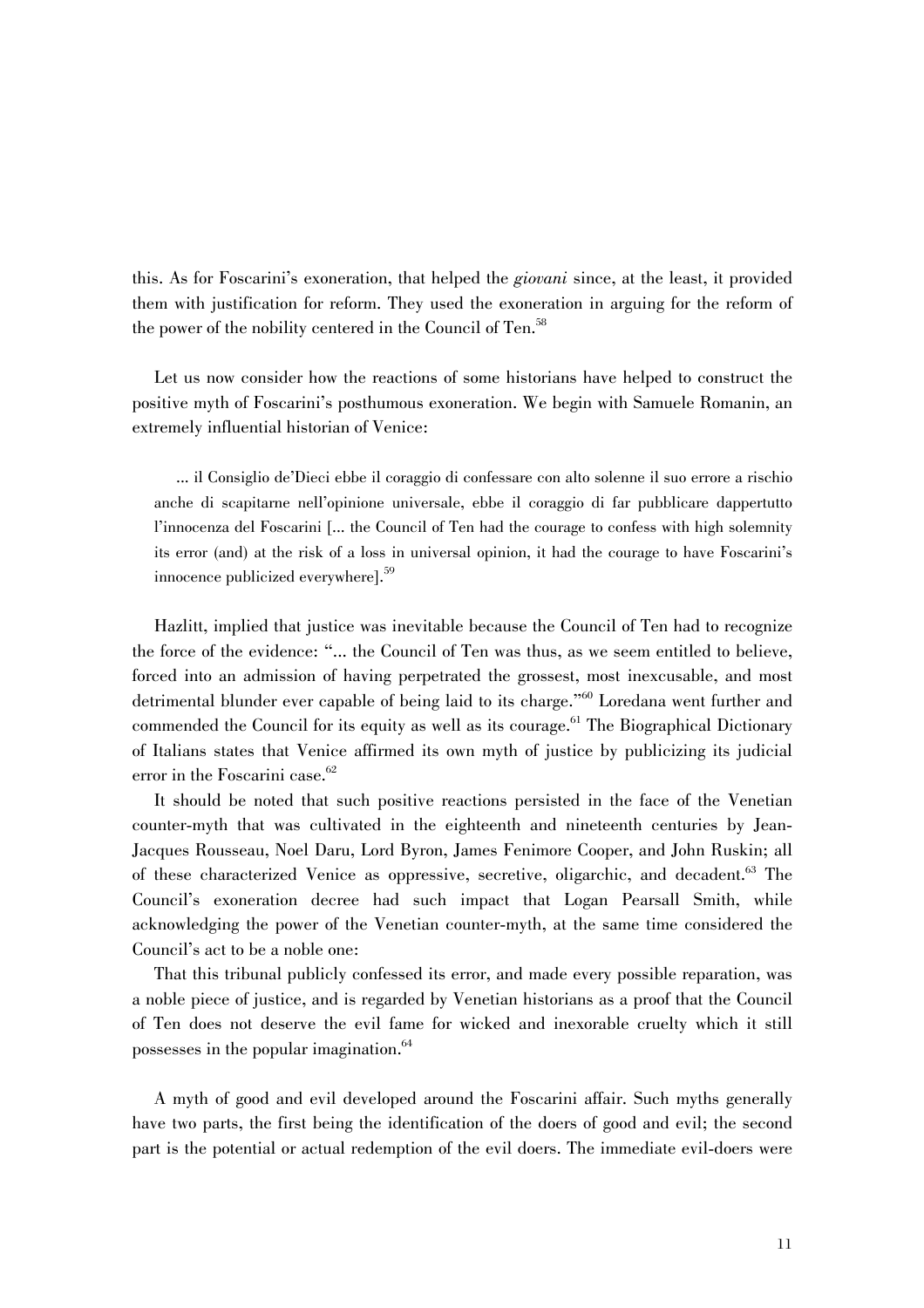identified as the Vanos, who misled the Council, as witness the statement by Doge Marco Foscarini concerning the anniversary of Antonio Foscarini's exoneration.<sup>65</sup> The Council of Ten was also viewed by some as evil, and Foscarini's exoneration clearly offered it a considerable measure of redemption.<sup>66</sup> Though there was dismay among the nobility over what happened to Foscarini, his execution was manifestly legal, and there were no documented criticisms of the Council's actions.<sup>67</sup> In any case, Foscarini's exoneration did acquire mythical status. It was described as "courageous," "noble," and "just."<sup>68</sup>

Who was served by such a myth? From the seventeenth century to the last half of the twentieth, Venice was a model for defenders of the republican ideal throughout Europe and beyond—notably Hans Baron, Gaetano Cozzi, Frederic C. Lane, and William Bouwsma.<sup>69</sup> Sarpi's battle to free Venice from Rome's religious domination gave them support and distinguished Venice from Florence, which had been a republic, and from contemporary Genoa. Moreover, the Foscarini exoneration reinforced the received myth that Venice was just and strong. Are we now any less convinced that the Foscarini exoneration was indeed "courageous," "noble," and "just"? Does knowing that the composition of the Council of Ten changed in favor of those who would benefit from Foscarini's exoneration undermine the myth? Perhaps our admiration of the Council's putative courageous and noble act is tempered somewhat, but the claim that it reflected a just system cannot be dismissed.

It was the Venetian constitution itself that was decisive in preserving confidence in the Venetian system of justice. Without the constitutional requirement that the Council of Ten change its composition nearly every month, which allowed the *giovani* to effectuate the exoneration, there is no assurance that the Council would not have behaved as it had done in the past, smothering its error rather than giving that fatal mistake such exposure. In short, the Venetian constitution provided a necessary condition for just actions by the Council.

But it did not provide sufficient conditions. That would have required, *inter alia,* the consistent seating of error-free *patrizi* on the Council of Ten, something the Venetians understandably did not attempt to codify constitutionally. The lack of sufficiency helps us understand why the constitutionally mandated change in composition did not redress past mistakes; though there were compositional changes in past Councils, the conditions that would have ensured justice after the errors had been committed did not exist. It also helps explain why the "good" Venetian constitution was the same constitution that allowed the Council to condemn and execute Foscarini unjustly.<sup>70</sup> Certainly, that was an unacceptable outcome, but republican supporters of Venice could reason that without the constitutional requirement of monthly changes in the Council's composition, without this necessary condition for a just outcome, the *giovani* could not have come to power and redressed,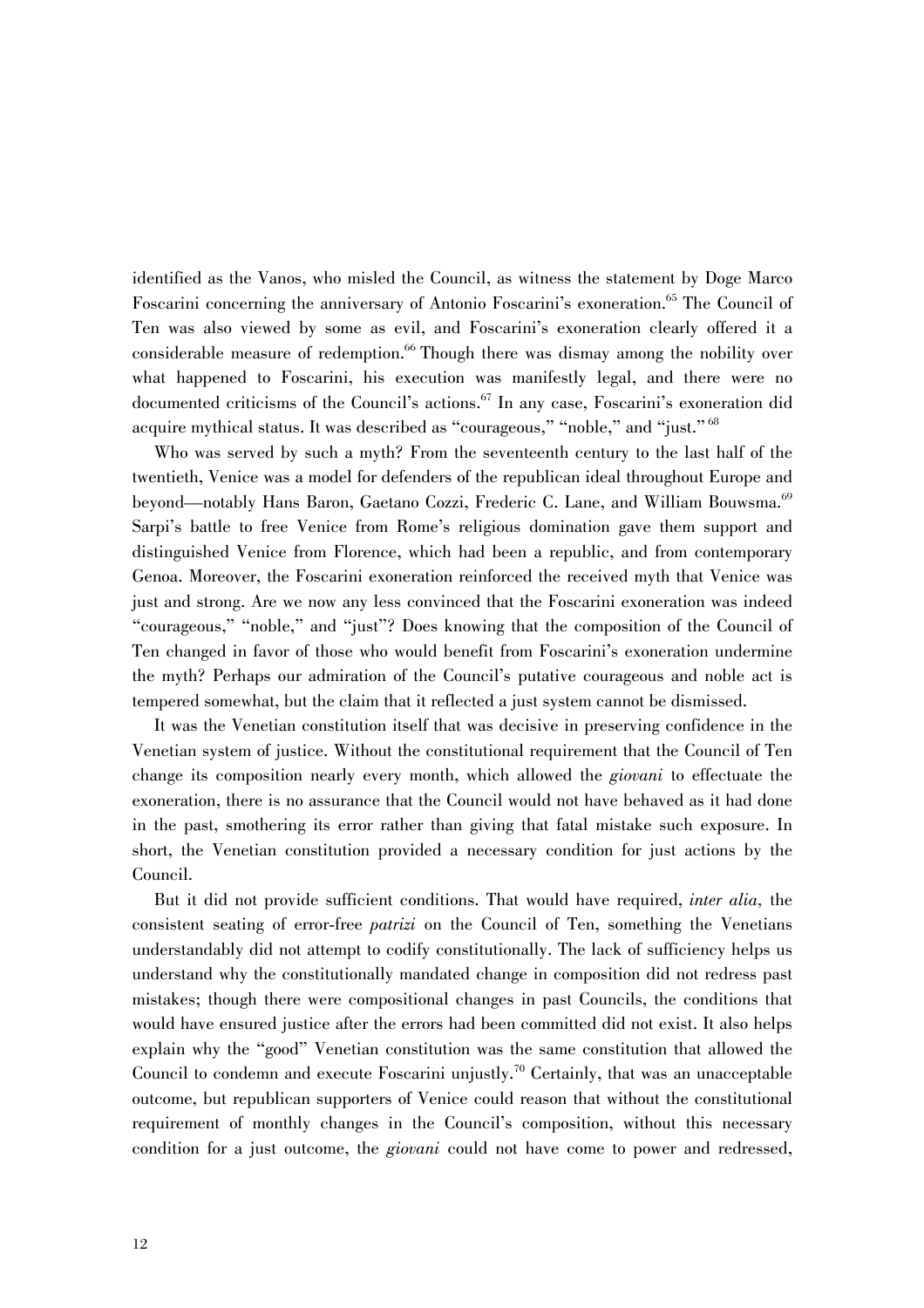albeit posthumously, the injustice to one of their members. Not only did the Venetian constitution keep alive the hope for justice when an inequitable act occurred in its name, but it allowed a particularly egregious injustice to be corrected in an unprecedented manner. Perhaps the supporters of republican Venice were not too far off the mark in their characterization of this extraordinary case.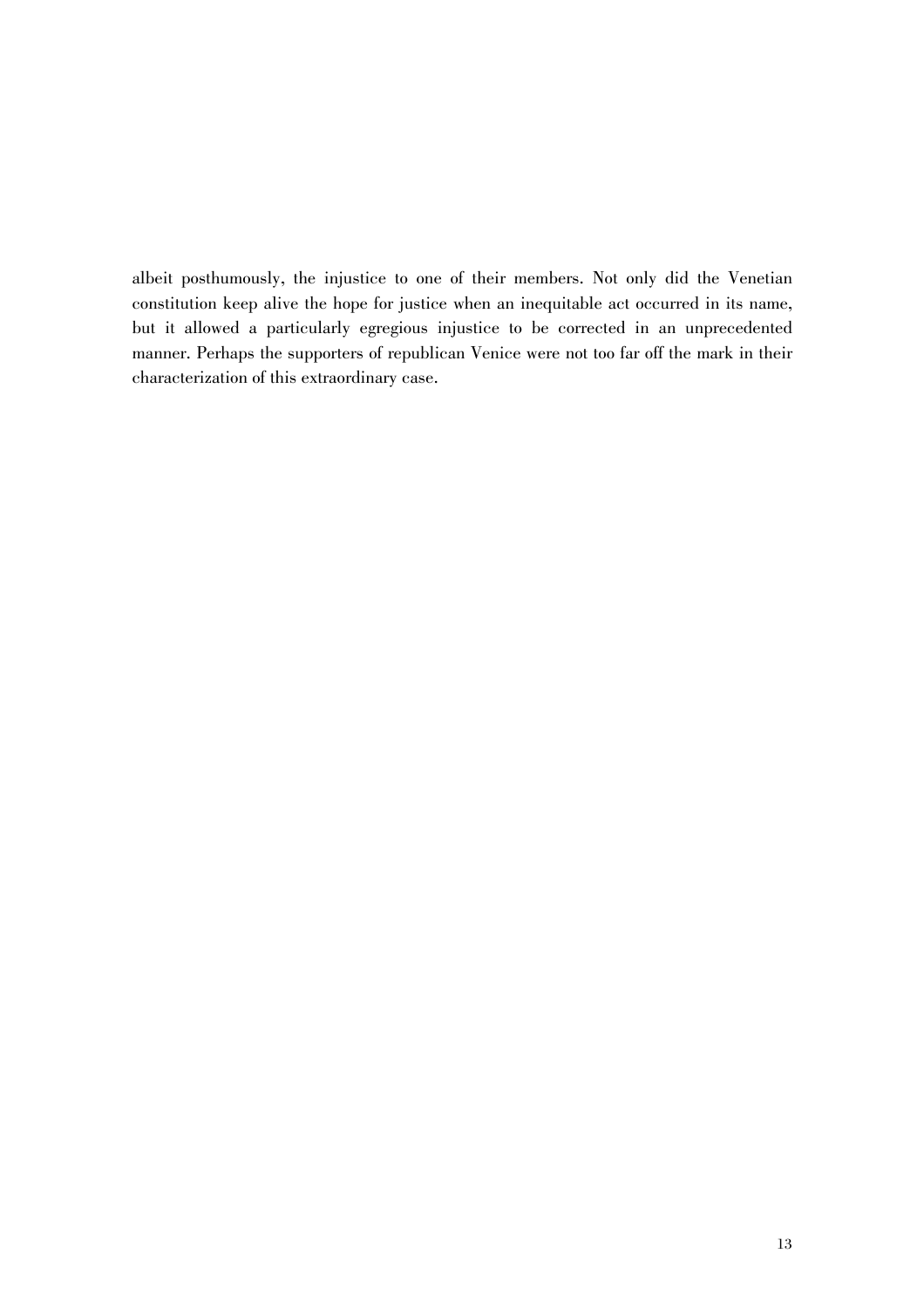### **Notes**

<sup>1</sup> This article has had the good fortune to have been read critically and constructively by Erica Sara Brown, by an anonymous reader for, and the editor of, *Renaissance and Reformation/Renaissance et Réforme,* to all of whom the author is very much indebted.

2 Letter to King James I from Venice, 27 January 1623, cited in Logan Pearsall Smith, *The Life and Letters of Sir Henry Wotton*, 2 vols. (Oxford: Clarendon Press, 1907), 2: 261-63. Current dating conventions are used in the text, in contrast to the widely-quoted Samuele Romanin, *Storia Documentata di Venezia*, 10 vols., vol. 7 (Venice: P. Naratovich, 1858), p. 196; he dates Foscarini's exoneration 16 January 1622. 3 Smith, 1: 190.

4 S. Secchi, *Antonio Foscarini, Un Patrizio Veneziano del '600* (Florence: Leo S. Olschki, 1969), 96. On service to the Republic as a religious vocation, see A. D. Wright, "The Venetian View of Church and State: Catholic Erastianism," *Studi Secenteschi* 19 (1978), p. 95.<br><sup>5</sup> Secchi, pp. 87-88,94-98. She characterizes Foscarini as a libertine, which in the seventeenth century would

have placed him in a wide circle of free thinkers [*spiriti forti*]. 6 Romanin, 7: 172.

7 Cited in Smith, 2: 262. Though Sir Henry Wotton was severely criticized by some of his contemporaries as an exaggerator (Smith, 1: 18-20), his account of the Foscarini affair is roughly consistent with that of other foreign residents in Venice; *cf.* Romanin, 7: 184-85, 584-88. 8 *Archivio di stato di Venezia* [hereafter abbreviated *ASV*], *Consiglio dei X, Criminali e Parti segrete*, 20 settembre

1622 [20 September 1622].

<sup>9</sup> *ASV, Consiglio dei X, Criminali*, 49, 5 ottobre 1622 [5 October 1622].<br><sup>10</sup> Cited in Smith, 2: 62. Though Sir Henry Wotton was severely criticized by some of his contemporaries as an exaggerator (Smith, 1: 18-20) and Smith was considered to be fiercely partisan to Sir Henry Wotton, the latter's account of the Foscarini affair shares the same basic elements as several others. One that contains more detail is J. Walker, "Antonio Foscarini in the City of Crossed Destinies," *Rethinking History* 5 (2001): 305-34.

<sup>11</sup> *ASV*, *Consiglio dei X, Communi*, registro 72, 16 gennaio 1623 [16 January 1623]. A graphic and emotional account of the execution and exoneration of Foscarini is given in a letter by Foscarini's contemporary, Sigismondo d'Este (cited in Romanin, 7: 594).

12 His statement is contained in *Relazioni degli Stati europei lette al Senato dagli ambasciatori veneti nel secolo decimosettimo*, ed. Nicolò Barozzi and Gugliemo Berchet, Series 2, Francia (Venice: Pietro Naratovich, 1857), pp. 419-20.

13 Parker, G. and Adams S., "Europe and the Palatine war", in ed.Geoffrey Parker, *The Thirty Years' War* (London: Routledge and Kegan Paul, 1984), pp. 55-58. 14 See Secchi, pp. 37-49

15 Secchi, p. 103.

<sup>16</sup> "The Interdict of Pope Paul V, 1606, Extracts from the pronouncement of Pope Paul V before the cardinals, 17 April 1606" in *Venice, A Documentary History 1450-1630*, ed. David Chambers and Brian Pullan, with Jennifer Fletcher (Oxford: Blackwell, 1992), pp. 225-27.

<sup>17</sup> See "Conflict and Compromise with the Holy See" in Chambers, Pullam, and Fletcher, p. 218. The Jesuit order was finally allowed to return in 1657.

<sup>18</sup> However, the underlying issues between Venice and Rome were not resolved, and the papacy periodically exerted considerable influence in Venice; see William Bouwsma, *Venice and the Defense of Republican Liberty: Renaissance Values in the Age of the Counter Reformation* (Berkeley, CA: University of California Press, 1968), pp. 413-15, and David Wootton, *Paolo Sarpi: Between Renaissance and Enlightenment* (Cambridge: Cambridge University Press, 1983), p. 54.

 $19$  A survey of the literature on positive and negative Venetian myths relating to models of government is given by John Martin and Dennis Romano, "Reconsidering Venice," in *Venice Reconsidered: The History and Civilization of an Italian City-State*, *1297-179*7, ed. John Martin and Dennis Romano (Baltimore, MD: Johns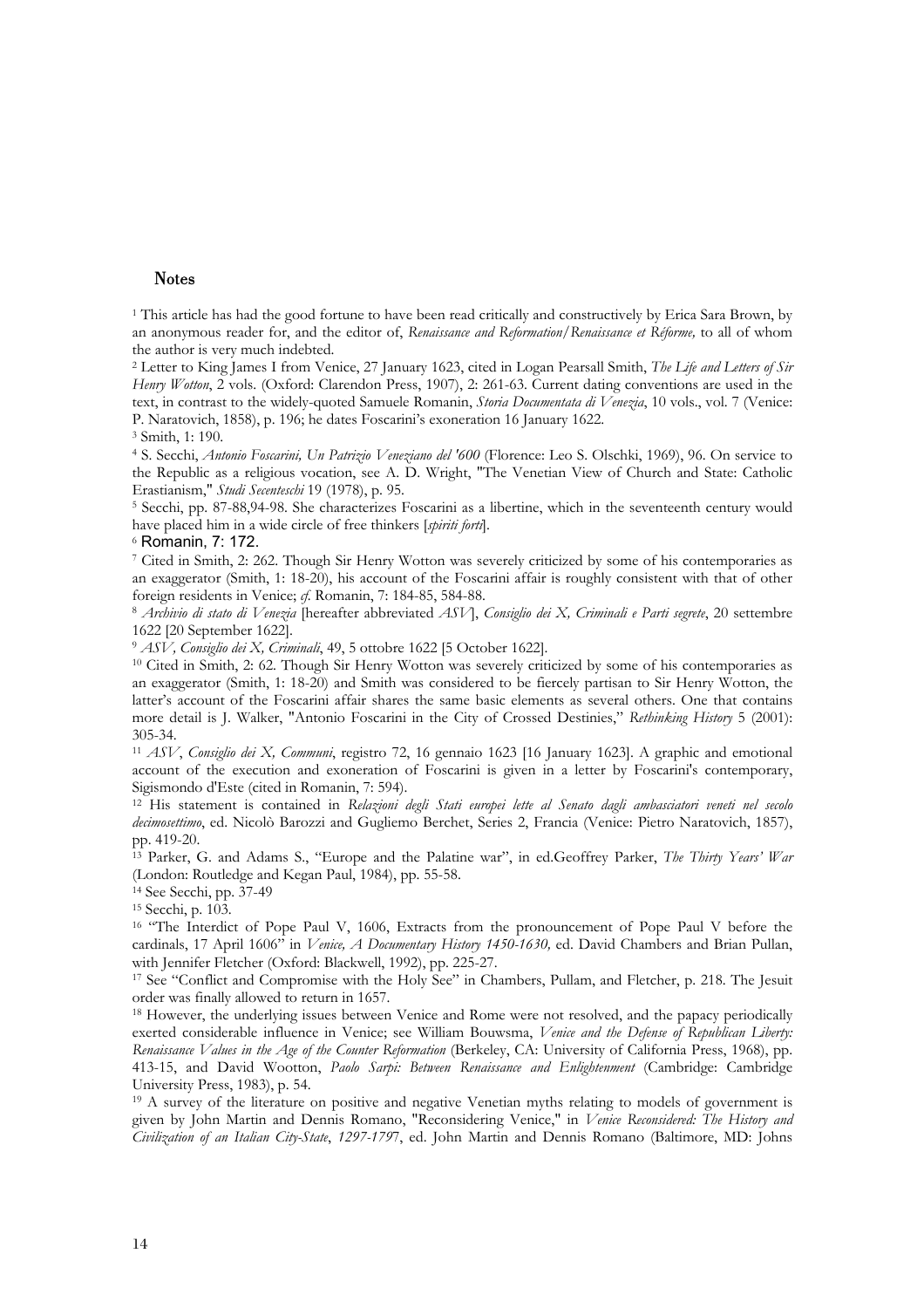Hopkins University Press, 2000), pp. 39-66. For a review of the art and iconography expressing the Venetian myths of peace, justice, and wisdom, see David Rosand, *Myths of Venice: The Figuration of a State* (Chapel Hill, NC: University of North Carolina Press, 2001).

20 See "The Contest for Preferments" and "The Apostolic Visitation, 1580-1" in Chambers, Pullan, and Fletcher, pp. 221-24.

<sup>21</sup> The supremacy of the state was pursued by France and even Spain, as well as by Venice. All of their policies reflected different means toward the common end of state supremacy, but it was believed in Venice that the temporal powers in Spain and France exercised more control over the Church than did the Republic. The anti-curialism in Venice, especially among the *patrizi* and even during the interdict of 1606-1607, was accompanied by an insistence that the state's actions were inherently Catholic and that the disagreement with Rome was caused by papal divergence from established Catholic canons. See Wright, pp. 77-81, 85-86, 105-6.<br><sup>22</sup> Gaetano Cozzi, *Il Doge Nicolò Contarini: Ricerche sul patriziato veneziano agli inizi del Seicento (Venice: I* la collaborazione culturale, 1958), p. 208.

23 Wright, p. 77.

<sup>24</sup> The existence of a Spanish conspiracy is controversial. Richard Mackenney argues that there is no proof the Spanish protagonists were responsible for the alleged conspiracy of 1618 (*"'A Plot Discover'd?' Myth, Legend, and the 'Spanish' Conspiracy against Venice in 1618,"* in ed., Martin and Romano, pp. 197-209). Nevertheless, Venetians perceived Spain to be behind the plot and believed it to be real; see Paolo Preto, *I Servizi Segreti di Venezia* (Milan: Il Saggiatore, 1994), pp 150-152. A well-known dramatic interpretation of the Spanish plot by Thomas Otway, *Venice Preserv'd*, brought it to the attention of the English public in 1682, but since this play conceived the Papacy as the plotters and used the conspiracy as an allegory against the Whigs, it sheds little light on the events in Venice in 1618; see Philip Harth, "Political Interpretations of *Venice Preserv'd*," *Modern Philology* 85 (1988): 345-62.<br><sup>25</sup> Peter Burke, "Early Modern Venice as a Center of Information and Communication," in Martin and

Romano, pp. 394-95.

26 Romanin, 7: 166-178.

<sup>27</sup> Though it appears that the choice of Spain was almost inevitable, other foreign bodies also recruited Venetian spies. In a prominent case. Angelo Badoer, a member of one of the oldest Venetian noble houses, was convicted of spying for the Holy See, as well as for Spain in the period, 1612-1630; and Giambattista Leoni was executed for passing state information to the grand duke of Tuscany; see,Preto, pp. 79-82; also, Cozzi, *Doge Nicolò Contarini*, pp. 124-27. As regards the spying in Venice by foreigners, the list is extensive; see Preto, pp. 95-146. Spying for the Ottoman Empire was less of a problem in the first three decades of the seventeenth century, since Turks turned their attention eastward and Venice's navy was the stronger one in the Mediterranean; see Frederic C. Lane, *Venice, A Maritime Republic* (Baltimore, MD: Johns Hopkings University Press, 1973), pp. 407-408.

28 See Romanin, 7: 161-98.

<sup>29</sup> Various accounts refer to the paucity of evidence relating to the Foscarini affair; see John Julius Norwich, *A History of Venice* (London: Penguin, 1982}, p. 528, and Walker, pp. 311-12, 326.<br><sup>30</sup> Romanin cites the story that Foscarini, being a true nobleman, chose death as a traitor rather than reveal

the name of his beloved Lady Arundel, whom he had known while ambassador to the court of James I (7: 183). Anna Loredana, *L'ambasciatore Antonio Foscarini* (Rome : Edizioni Cosmopoli, 1941) provides the most recent example of romantic writing on the Foscarini affair; she also portrays Foscarini as the victim of his love for Lady Arundel (pp. 142-43). However, the Tuscan resident, Sacchetti, wrote in a dispatch of April 21, 1622 that Foscarini visited Lady Arundel rarely, though sometimes, and that they were not particularly close friends (Secchi, pp. 103-4). Sacchetti also wrote that there is some indication that when Foscarini did visit her, he became confused in her presence; see *Estratti di lettere di Nicol*ò *Sacchetti, residente toscano a Venzia*, in Romanin, 7: 585.

31 The power of the bureaucracy was well-recognized; Lane, p. 404. 32 Cozzi, *Il Doge Nicolò Contarini*, pp. 233-34. 33 Secchi, p. 106.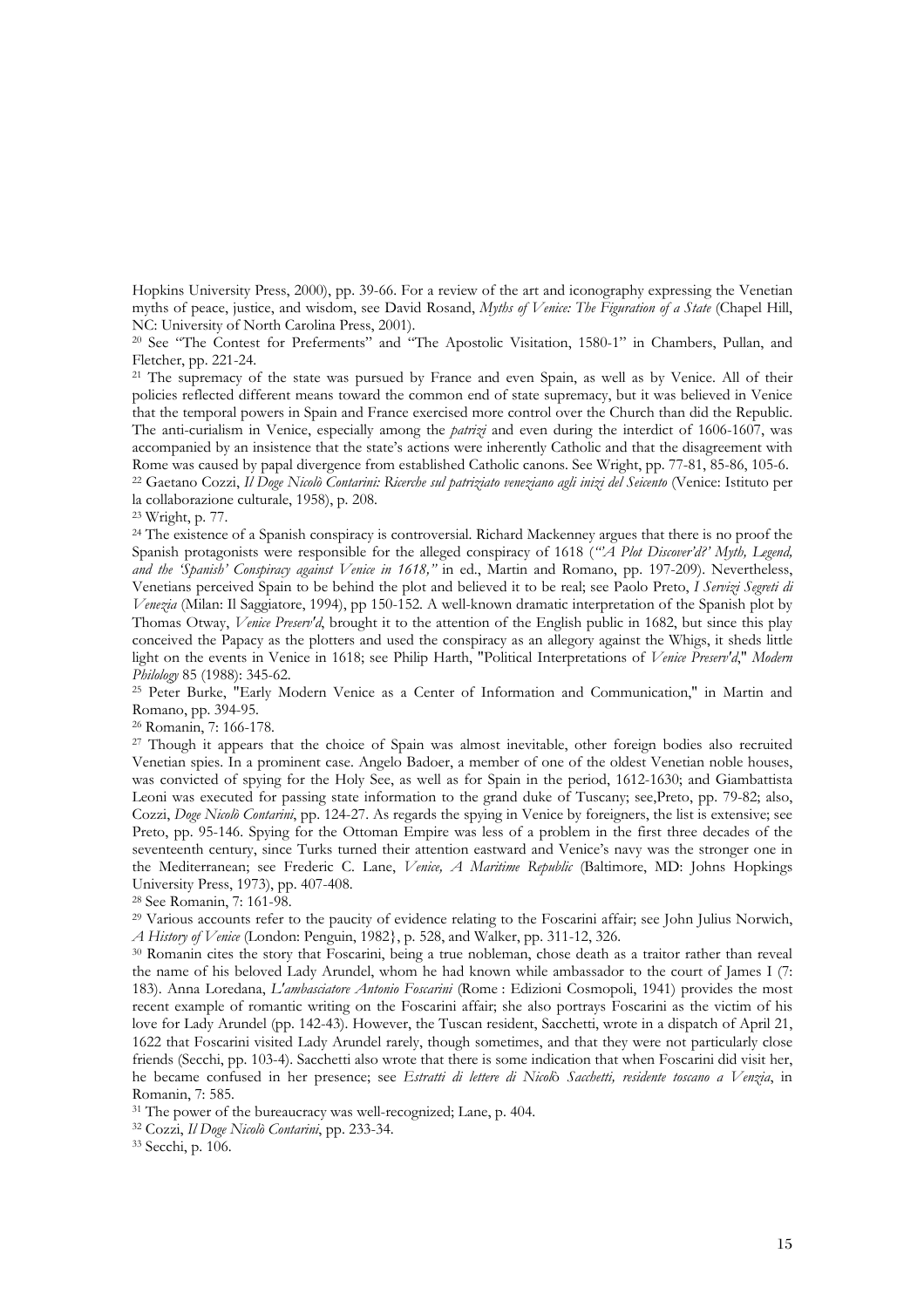34 Also part of their group were several diplomats and nobles: Vincenzo Gussoni, Gregorio Barbarigo, Agostin Nani, Francesco Contarini, Simon Contarini, Tommaso Contarini, Angelo Contarini, Simon Contarini, Tommaso Contarini, Angelo Contarini, Pietro Priuli, and others; see Cozzi, p. 134.

<sup>35</sup> See Secchi, p. 90 and Wright, pp. 103-6.<br><sup>36</sup> See Wootton, pp. 46-77, and Bouwsma, pp. 339-416. Gaetano Cozzi's account of Sarpi's role in Venetian<br>history is given in *Paolo Sarpi tra Venezia e l'Europa* (Turin: G. E

<sup>37</sup> See Wotton's Letter to the Earl of Salisbury from Venice, 13 September 1607: "For learning, I think I may justly call him the most deep and general scholar of the world, and above other parts of knowledge, he seemeth to have looked very far into the subtleties of the Canonists, which part of skill gave him introduction into the Senate. His power of speech consisteth rather in the soundness of reason than in any other natural ability. He is much frequented, and much intelligenced of all things that pass; and, lastly, his life is the most irreprehensible and exemplar that hath ever been known" (cited in Smith, 1: 400). Not only was Sarpi adept in political and theological matters, but he was praised by scientists in several fields. He has been credited with the discovery of the circulation of blood before Harvey, and Galileo acknowledged Sarpi's help in the construction of his telescope. Finally, he became an immensely popular figure in Venice after he survived an attempt on his life in October 1607, presumably by papal supporters. This gave rise to his famous riposte: in the dagger [*stiletto*] broken off in his cheek, he recognized the style [*stile*, which also means dagger] of the Roman Curia; W. Carew Hazlitt, *The Venetian Republic: Its Rise, Its Growth and Its Fall, 421-1797*, 2 vols. (London: A. and C. Black, 1900), 2: 157. 38 Wright, pp. 83, 105.

<sup>39</sup> Although there is a question as to how the *giovani-vecchi* opposition was affected by the fluidity of social hierarchies in Venice (see Martin J. and Romano, D., "Reconsidering Venice," in Martin and Romano,, p. 10), it is clear that a *giovani-vecchi* opposition existed. Earlier, a different group of *giovani*, from which Fra Sarpi's group could be said to have descended, took a strong position in 1596 on an aesthetic issue concerning construction on the site of the *Procuratie Nuove*. Even on this, they faced opposition from families tied to the Holy See; see Manfredo Tafuri, *Venice and the Renaissance*, trans. Jessica Levine (Cambridge, MA: MIT Press, 1989), pp. 172-74.

40 Secchi, 31, 103.

41 See Bouwsma, pp. 509-10.

42 See Rosand, pp. 26-33.

43 Smith, 1: 190.

44 See Norwich, p. 525.

<sup>45</sup> *ASV, Consiglio dei X, Criminali*, registro 39, 20 aprile 1622 [20 April 1622]; this contains the charges against Foscarini, the identity of the members of the Council of Ten, and how they voted. The exoneration decree is contained in *ASV, Consiglio dei X, Communi,* registro 72, 16 gennaio 1623 [16 January 1623]. Photographs of both decrees, containing signatures of the members of the Council of Ten, are published by Loredana, pp. 150-51, 200-1. Though she does name the members who voted for the condemnation, she does not discuss the members who exonerated him. Though generally meticulous in assigning names to actions, in this case Romanin makes no mention of the change in composition of the Council of Ten (7: 195-99).<br><sup>46</sup> Andrea Da Mosto, *I Dogi di Venezia (Milano : Aldo Martello, 1960)* p. 347.<br><sup>47</sup> Dizionario Biografico Degli Italiani (Roma: Ist

50 Among those who were voting members at both Foscarini's condemnation and his exoneration, were Doge Antonio Priuli, Battista Nani, and Vincenzo Dandolo. The names of the voting members of the Council of Ten for the month of January 1623 are given in *ASV, Consiglio dei X, Criminali*, registro 39, 30 dicembre 1622 [30 December 1622] under the following headings: *Capi del Consiglio per il mese di gennaio prossimo; Capo di Rispetto; Due Inquisitori:, and Collegio Extraordinario.* There were two new State Inquisitors, Daniel Diedo and Zuanne Basadonna, and three ordinary members in the *Collegio Ordinario:* the senators Ca da Pesaro, Morisini, and Soranzo.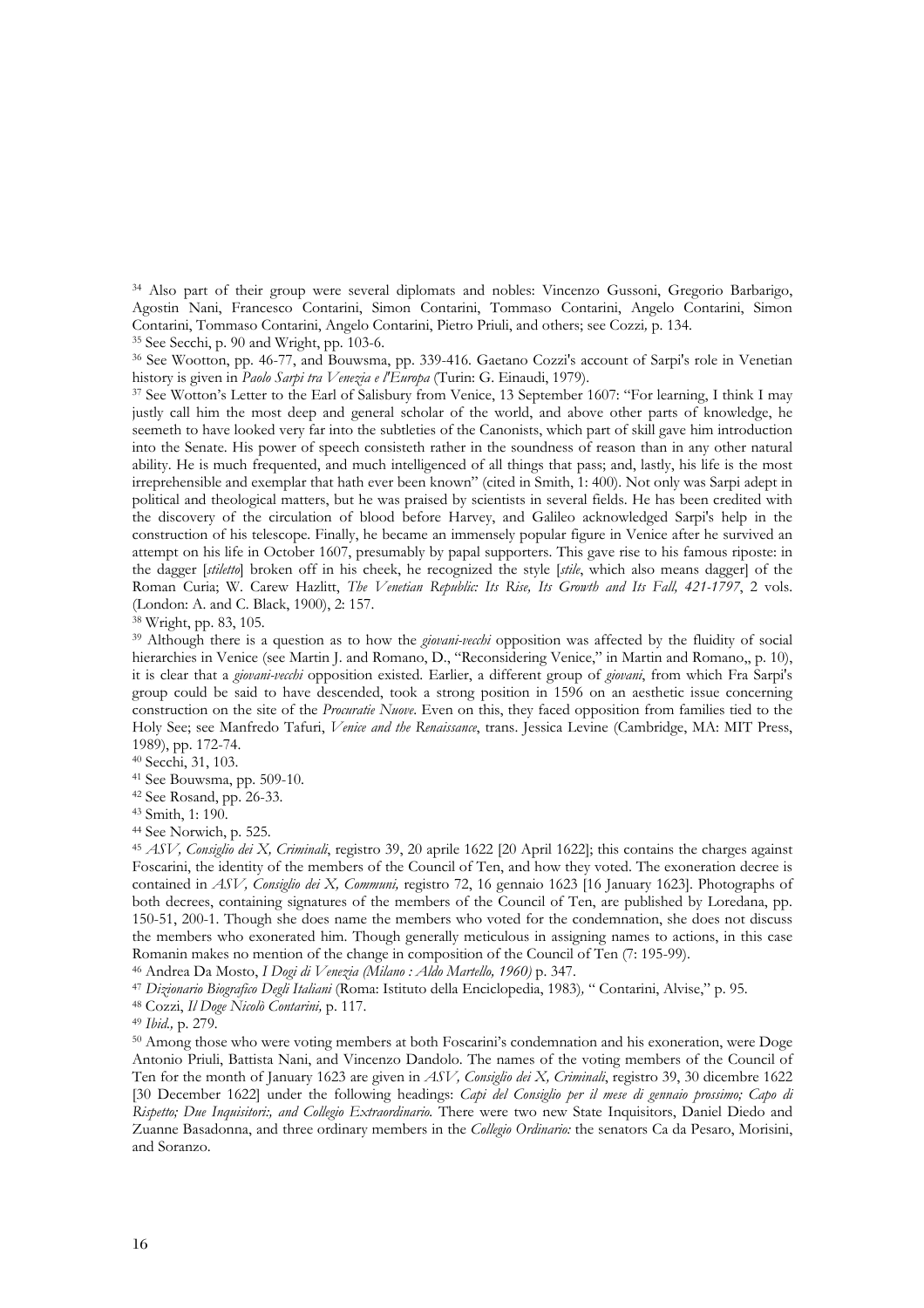51 It has been asserted (Secchi, p. 107) that Nicolò Contarini was the only person in the Council of Ten to vote against condemning Foscarini [Era stato l'unico a votare contro la condanna nel momento estremo]. Also, " Foscarini was imprisoned three times because of the constant shadow of treason, the last time there was an explicit charge of treason.. Only one of the ten councillors did not believe the informers and dared to defend him, Nicolò Contarini." [Per tre volte (Foscarini) era stato trascinato in carcere, e sempre si era insinuata l'ombra del tradimento: l'ultima volta però c'era stata un'accusa esplicita.. Uno solo dei dieci consiglieri non aveva creduto alle delazioni e aveva osato difenderlo, Nicolò Contarini.]; Cozzi, *Il Doge Nicolò Contarini*, pp. 232-33. Contarini was not a member of the Council of Ten on 20 April 1622; see *ASV, Consiglio dei X, Criminali*, registro 39, 20 aprile 1622 [20 April 1622].<br><sup>52</sup> By January 1623, Sarpi's last illness had begun, and in fact he died on 15 January 1623, one day before the

decree exonerating his friend, Antonio Foscarini, was made public; see Gaetano Cozzi, "Sulla morte di fra Paolo Sarpi," *Miscellanea in onore di Roberto Cessi* vol.2, Roma, Edizioni di storia e letteratura, 1958, pp. 387-396. 53 Da Mosto, pp. 366-67.

54 Cozzi, *Il Doge Nicolò Contarini*, p. 152. Contarini was sent to the front as Commissioner, while Dandolo had logistical duties.

<sup>55</sup> Though there is no evidence that Contarini and Dandolo had contact when the latter voted for Foscarini's execution, it is important to note that "Il Dandolo fosse nel novero dei giovani... come inquisitore di Stato tra il novembre '22 e l'estate '23 [Dandolo was a member of the *giovani*... as a State Inquisitor between November 1622 and the summer of 1623]" (*Dizionario Biografico Degli Italiani* (Roma: Istituto della Enciclopedia, 1983)*,*  "Dandolo Vincenzo," p. 510). 56 Some have asserted without foundation that the Doge, having been one of the judges to condemn

Foscarini, was so disturbed by the subsequent finding of innocence that it accelerated his dying (Da Mosto, p. 351).

57 Romanin, 7: 188. Others also rejected Foscarini's bequests. The Council allowed only portions of Foscarini's will to be released.

58 Cozzi, *Il Doge Nicolò Contarini*, p. 277. 59 Romanin, 7: 196; all translations are my own.

<sup>60</sup> Hazlitt, 2: 244.<br><sup>61</sup> Loredana, p. 194. She also discusses some novels centered on the Foscarini affair (pp. 187-90).

61 Loredana, p. 194. She also discusses some novels centered on the Foscarini affair (pp. 187-90). 62 *Dizionario Biografico Degli Italiani* (Roma : Istituto della Enciclopedia, 1983), "Foscarini, Antonio," p. 364. A section of the references in this entry covers the Foscarini affair in literature. 63 Mackenney, R., "A Plot Discover'd", in Martin and Romano, 184-216; and Martin, J. and Romano, D.,

"Reconsidering Venice", in Martin and Romano, pp. 2-4.

64 Smith, 1: 190.

65 Foscarini's nephews were identified as good, but one suspects that they were intent on proving their uncle's innocence for reasons of self-nterest since their appointments to offices were contingent on it. Recall that even Doge Marco Foscarini, nearly a century and a half after the event, did not indicate any interest in pursuing the matter beyond naming the immediate slanderers. It appears that the exoneration effectively blunted any effort by his relatives or, it appears, by scholars to pursue the matter further. 66 Apparently, the Council's putative redemptive act was sufficient, since it did not lead to fundamental

changes in the extraordinary powers of the Council of Ten. Specifically, its rules of evidence and the right of representation were not strengthened; and even Nicolò Contarini joined in solidarity with the majority of the nobility by not endorsing wholeheartedly the subsequent movement spurred by Renier Zen to curb the powers of the Council of Ten; see Cozzi, *Il Doge Nicol*ò *Contarini*, pp. 234-36. Foscarini's exoneration may actually have impeded Zen's reform movement: since the Council had rectified its unjust act, why alter its judicial rules and power?

67 Dispatch of N. Sacchetti, 23 aprile 1623 in Romanin, 7:187-8.

68 Romanin, 7: 196; Smith, 1: 190; Loredana, p. 194.

69 See Martin, J. and Romano, D., "Reconsidering Venice," in Martin and Romano, pp. 5-6; and Mackenney, "A Plot Discove'd", in Martin and Romano, p. 191. The literature on Venetian Republicanism and its